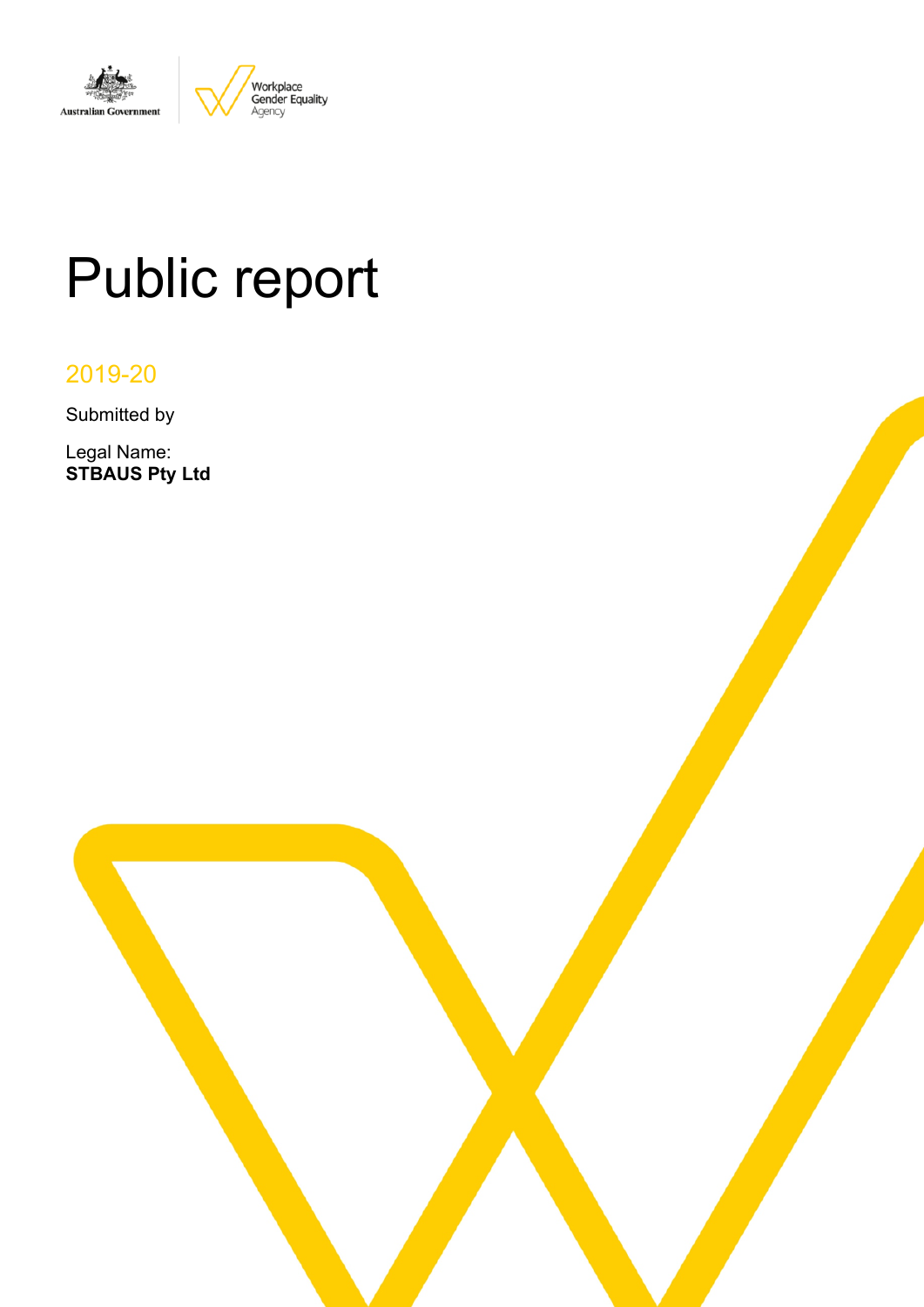

# Organisation and contact details

| Submitting organisation details | Legal name                                    | <b>STBAUS Pty Ltd</b>                                                                        |  |  |
|---------------------------------|-----------------------------------------------|----------------------------------------------------------------------------------------------|--|--|
|                                 | <b>ABN</b>                                    | 39169464555                                                                                  |  |  |
|                                 | <b>ANZSIC</b>                                 | R Arts and Recreation Services<br>9139 Amusement and Other Recreational Activities<br>n.e.c. |  |  |
|                                 | <b>Business/trading name/s</b>                | <b>Experience Co Limited</b>                                                                 |  |  |
|                                 | ASX code (if applicable)                      | <b>EXP</b>                                                                                   |  |  |
|                                 | <b>Postal address</b>                         | PO Box 5361<br>Wollongong NSW 2500<br><b>AUSTRALIA</b>                                       |  |  |
|                                 | Organisation phone number                     | 1300663634                                                                                   |  |  |
| <b>Reporting structure</b>      | Ultimate parent                               | Experience Co Ltd                                                                            |  |  |
|                                 | Number of employees covered by<br>this report | 497                                                                                          |  |  |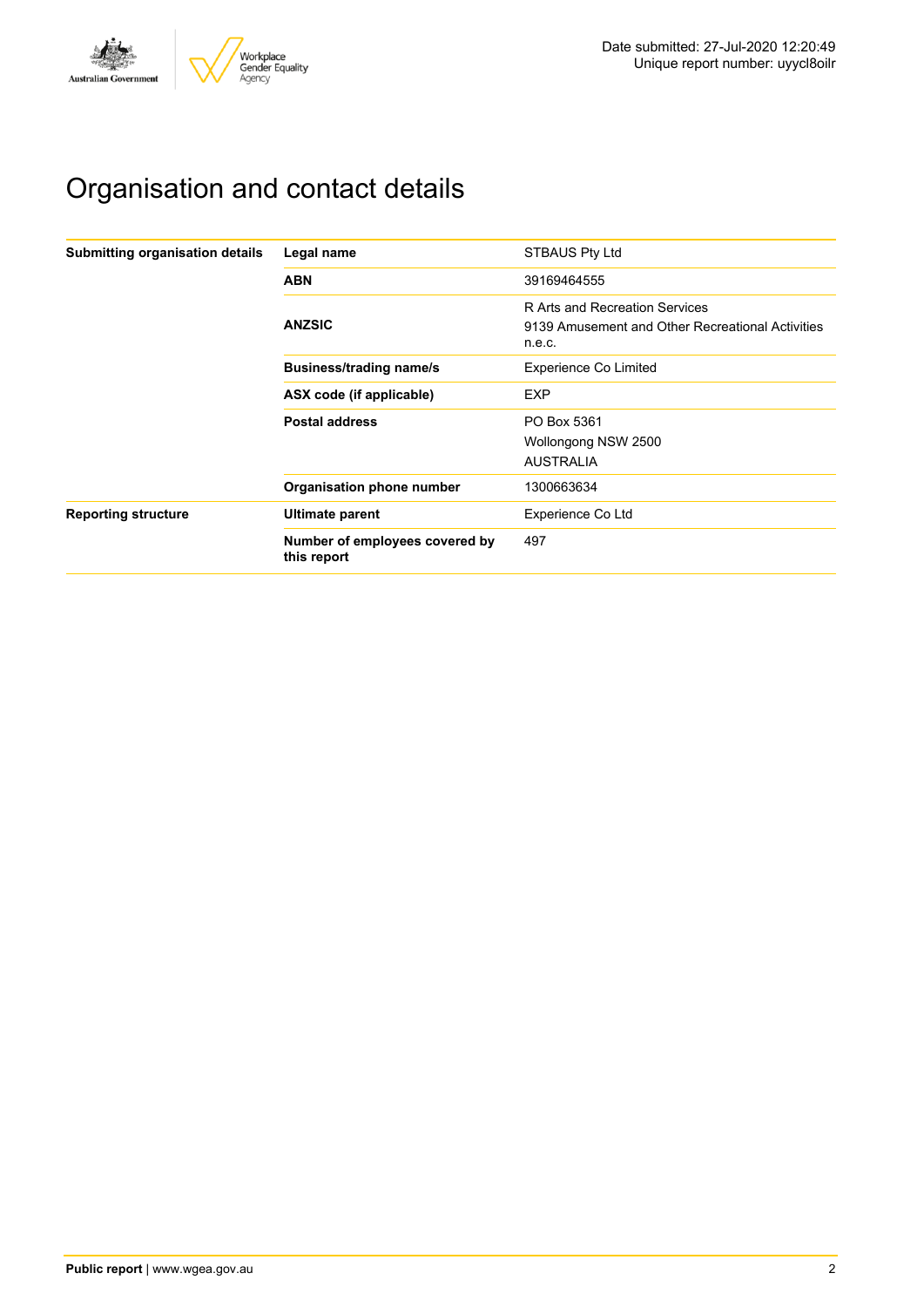

# All organisations covered by this report

| Legal name                     | <b>Business/trading name/s</b> |
|--------------------------------|--------------------------------|
| <b>STBAUS Pty Ltd</b>          | <b>Experience Co Limited</b>   |
| Experience Co Ltd              |                                |
| Raging Thunder Pty Ltd         |                                |
| Calypso Reef Charters Pty Ltd  |                                |
| Reef Magic Cruises Pty Ltd     |                                |
| J&J Wallace (Projects) Pty Ltd |                                |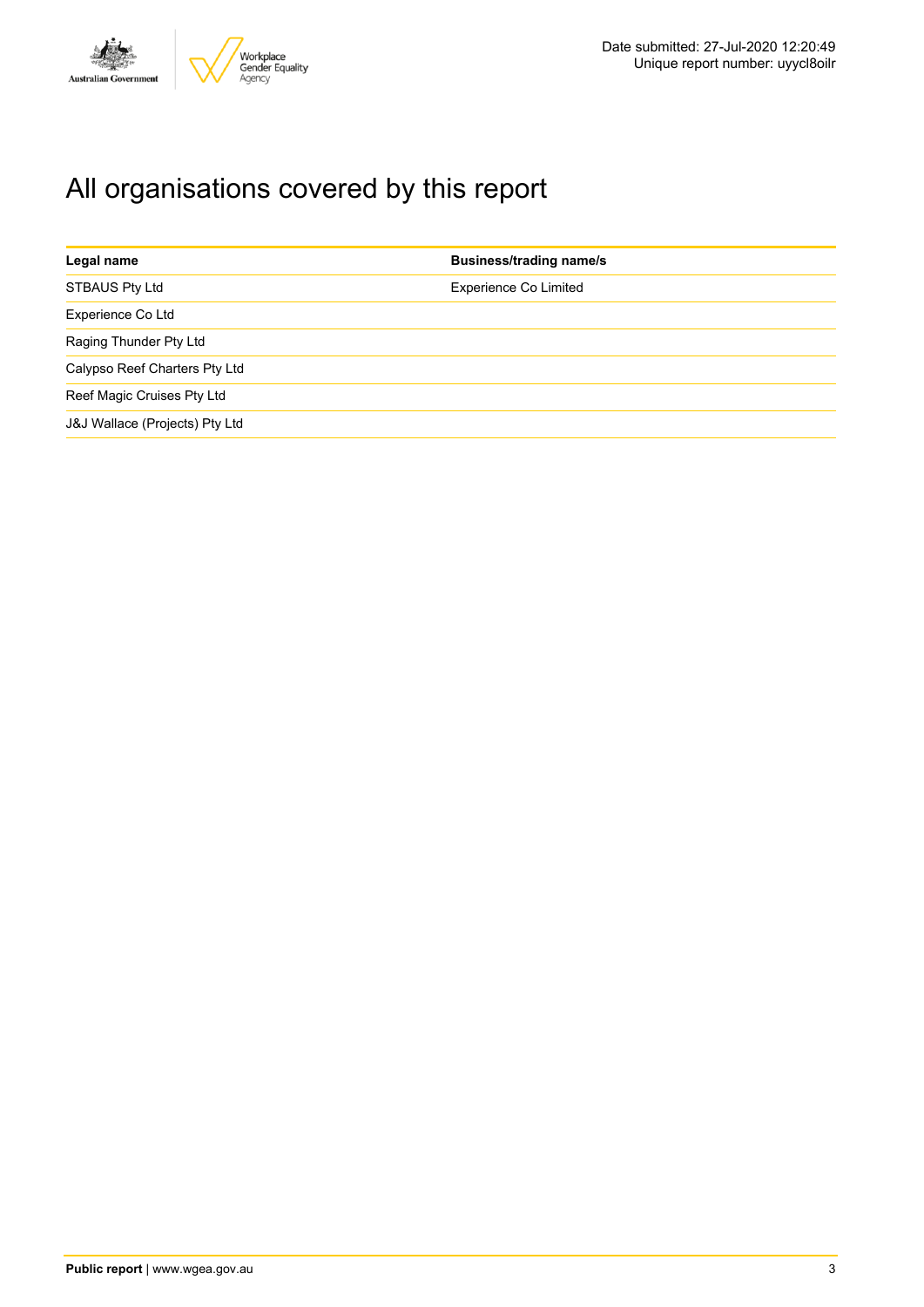

# Workplace profile

### **Manager**

|                                           |                        |                          | No. of employees        |                |                        |  |
|-------------------------------------------|------------------------|--------------------------|-------------------------|----------------|------------------------|--|
| Manager occupational categories           | Reporting level to CEO | <b>Employment status</b> | Е                       | M              | <b>Total employees</b> |  |
|                                           |                        | Full-time permanent      | $\Omega$                | - 1            |                        |  |
|                                           |                        | Full-time contract       | $\mathbf{0}$            | $\mathbf 0$    | $\Omega$               |  |
| <b>ICEO/Head of Business in Australia</b> | $\mathbf 0$            | Part-time permanent      | $\mathbf 0$             | $\mathbf 0$    | $\mathbf{0}$           |  |
|                                           |                        | Part-time contract       | $\mathbf 0$             | $\mathbf{0}$   | $\mathbf{0}$           |  |
|                                           |                        | Casual                   | $\mathbf{0}$            | $\mathbf 0$    | $\Omega$               |  |
|                                           |                        | Full-time permanent      | $\Omega$                | $\overline{4}$ | 4                      |  |
|                                           |                        | Full-time contract       | $\mathbf 0$             | $\mathbf{0}$   | $\mathbf{0}$           |  |
|                                           | $-1$                   | Part-time permanent      | $\mathbf{0}$            | $\Omega$       | $\mathbf{0}$           |  |
|                                           |                        | Part-time contract       | $\Omega$                | $\mathbf{0}$   | $\Omega$               |  |
|                                           |                        | Casual                   | $\mathbf{0}$            | $\mathbf{0}$   | $\mathbf{0}$           |  |
|                                           | $-2$                   | Full-time permanent      | $\mathbf{2}$            | 3              | 5                      |  |
|                                           |                        | Full-time contract       | $\Omega$                | $\mathbf 0$    | $\Omega$               |  |
| Key management personnel                  |                        | Part-time permanent      | $\mathbf 0$             | $\mathbf 0$    | $\mathbf{0}$           |  |
|                                           |                        | Part-time contract       | $\mathbf{0}$            | $\Omega$       | $\mathbf{0}$           |  |
|                                           |                        | Casual                   | 0                       | $\mathbf 0$    | $\Omega$               |  |
|                                           | $-3$                   | Full-time permanent      | $\mathbf{1}$            | $\mathbf 0$    | $\overline{1}$         |  |
|                                           |                        | Full-time contract       | $\mathbf{0}$            | $\Omega$       | $\mathbf{0}$           |  |
|                                           |                        | Part-time permanent      | $\Omega$                | $\mathbf 0$    | $\Omega$               |  |
|                                           |                        | Part-time contract       | $\mathbf{0}$            | $\mathbf{0}$   | $\mathbf{0}$           |  |
|                                           |                        | Casual                   | $\mathbf{0}$            | $\Omega$       | $\Omega$               |  |
|                                           |                        | Full-time permanent      | $\mathbf 0$             | $\mathbf 0$    | $\mathbf{0}$           |  |
|                                           |                        | Full-time contract       | $\mathbf{0}$            | $\mathbf{0}$   | $\Omega$               |  |
| Other executives/General managers         | $-3$                   | Part-time permanent      | $\overline{\mathbf{1}}$ | $\mathbf 0$    |                        |  |
|                                           |                        | Part-time contract       | $\mathbf{0}$            | $\mathbf 0$    | $\mathbf{0}$           |  |
|                                           |                        | Casual                   | $\Omega$                | $\mathbf{0}$   | $\mathbf{0}$           |  |
|                                           |                        | Full-time permanent      | $\overline{1}$          | $\overline{2}$ | 3                      |  |
|                                           |                        | Full-time contract       | $\mathbf 0$             | $\mathbf 0$    | $\mathbf{0}$           |  |
| <b>Senior Managers</b>                    | $-1$                   | Part-time permanent      | 0                       | $\mathbf 0$    | $\mathbf{0}$           |  |
|                                           |                        | Part-time contract       | 0                       | 0              | $\mathbf{0}$           |  |
|                                           |                        | Casual                   | $\mathbf 0$             | $\mathbf 0$    | $\Omega$               |  |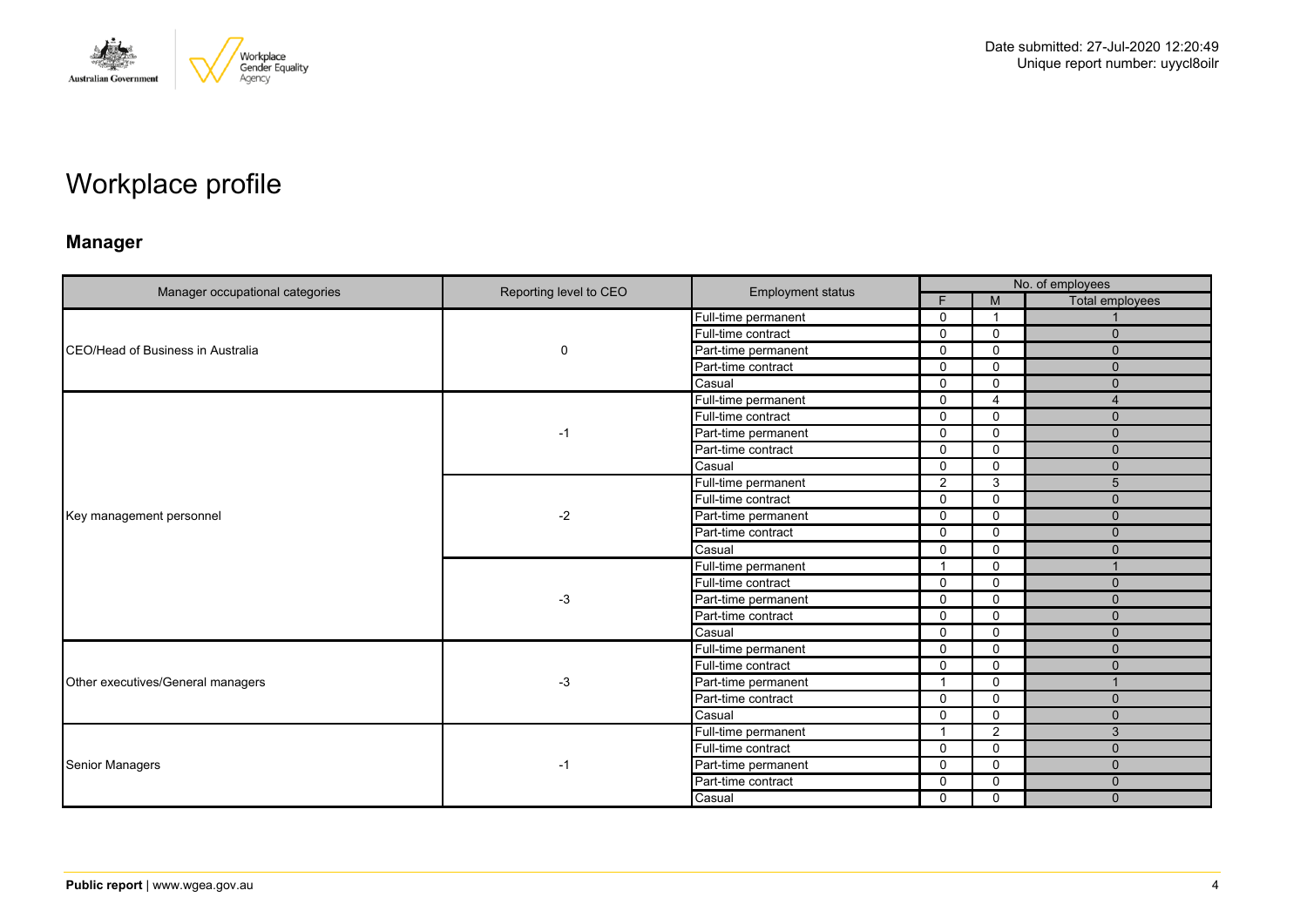

| Manager occupational categories | Reporting level to CEO | <b>Employment status</b> | No. of employees |              |                 |  |
|---------------------------------|------------------------|--------------------------|------------------|--------------|-----------------|--|
|                                 |                        |                          |                  | M            | Total employees |  |
|                                 |                        | Full-time permanent      |                  |              |                 |  |
|                                 |                        | Full-time contract       |                  | 0            | $\Omega$        |  |
|                                 | $-2$                   | Part-time permanent      |                  | 0            | $\Omega$        |  |
|                                 |                        | Part-time contract       |                  | 0            | $\Omega$        |  |
|                                 |                        | Casual                   |                  | $\Omega$     | $\Omega$        |  |
|                                 | $-2$                   | Full-time permanent      | 2                | 3            | $\overline{5}$  |  |
|                                 |                        | Full-time contract       |                  | $\Omega$     | $\Omega$        |  |
|                                 |                        | Part-time permanent      |                  | 0            | $\Omega$        |  |
|                                 |                        | Part-time contract       |                  | 0            | $\Omega$        |  |
|                                 |                        | Casual                   |                  | 0            | $\Omega$        |  |
| Other managers                  | $-3$                   | Full-time permanent      |                  |              | 14              |  |
|                                 |                        | Full-time contract       |                  | 0            |                 |  |
|                                 |                        | Part-time permanent      |                  | 0            | $\Omega$        |  |
|                                 |                        | Part-time contract       | 0                | $\Omega$     | $\Omega$        |  |
|                                 |                        | Casual                   | 0                | $\mathbf{0}$ | $\Omega$        |  |
| Grand total: all managers       |                        |                          | 14               | 22           | 36              |  |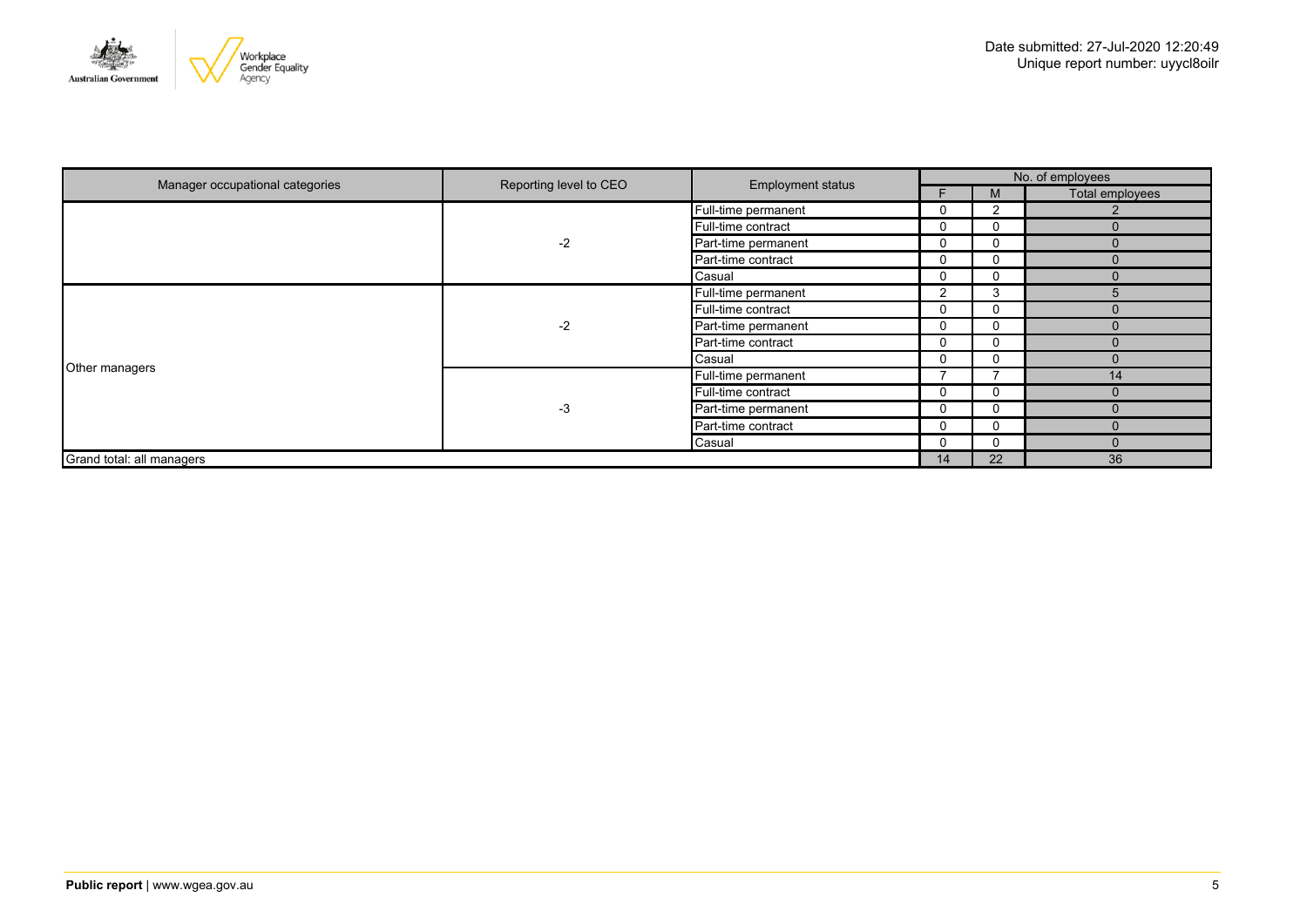

# Workplace profile

### **Non-manager**

| Non-manager occupational categories |                          | No. of employees (excluding graduates and apprentices) No. of graduates (if applicable) No. of apprentices (if applicable) |                |              |              |              |              |                 |
|-------------------------------------|--------------------------|----------------------------------------------------------------------------------------------------------------------------|----------------|--------------|--------------|--------------|--------------|-----------------|
|                                     | <b>Employment status</b> |                                                                                                                            | M              | F            | M            | F.           | M            | Total employees |
|                                     | Full-time permanent      | 2                                                                                                                          | 4              | 0            | 0            | 0            | $\mathbf 0$  | 6               |
|                                     | Full-time contract       | $\Omega$                                                                                                                   | $\mathbf 0$    | $\mathbf 0$  | 0            | 0            | $\mathbf 0$  | $\mathbf{0}$    |
| Professionals                       | Part-time permanent      | 8                                                                                                                          | 14             | $\mathbf 0$  | $\Omega$     | $\Omega$     | $\Omega$     | 22              |
|                                     | Part-time contract       | 0                                                                                                                          | $\mathbf 0$    | $\mathbf 0$  | 0            | 0            | $\mathbf 0$  | $\mathbf{0}$    |
|                                     | Casual                   |                                                                                                                            | $\mathbf 0$    | $\mathbf 0$  | $\mathbf 0$  | 0            | $\mathbf 0$  |                 |
|                                     | Full-time permanent      | $\Omega$                                                                                                                   | 16             | $\mathbf 0$  | $\mathbf 0$  | $\Omega$     | 3            | 19              |
|                                     | Full-time contract       | $\Omega$                                                                                                                   | $\mathbf 0$    | 0            | $\mathbf 0$  | 0            | $\mathbf 0$  | $\mathbf{0}$    |
| Technicians and trade               | Part-time permanent      | 2                                                                                                                          | 14             | $\mathbf 0$  | $\mathbf 0$  | 0            | $\mathbf 0$  | 16              |
|                                     | Part-time contract       | $\Omega$                                                                                                                   | $\mathbf 0$    | $\mathbf 0$  | $\mathbf 0$  | $\Omega$     | $\mathbf 0$  | $\Omega$        |
|                                     | Casual                   | $\mathbf{0}$                                                                                                               | 4              | $\mathbf 0$  | $\mathbf 0$  | $\mathbf 0$  | $\mathbf 0$  | $\overline{4}$  |
|                                     | Full-time permanent      | 9                                                                                                                          | $\overline{7}$ | 0            | 0            | $\Omega$     | $\mathbf{0}$ | 16              |
|                                     | Full-time contract       | $\Omega$                                                                                                                   | $\mathbf 0$    | $\mathbf 0$  | $\Omega$     | $\Omega$     | $\mathbf 0$  | $\mathbf{0}$    |
| Community and personal service      | Part-time permanent      | 43                                                                                                                         | 45             | $\mathbf 0$  | $\mathbf 0$  | $\mathbf 0$  | $\mathbf 0$  | 88              |
|                                     | Part-time contract       | $\Omega$                                                                                                                   | $\mathbf 0$    | 0            | 0            | 0            | 0            | $\Omega$        |
|                                     | Casual                   | 62                                                                                                                         | 56             | $\Omega$     | $\Omega$     | $\Omega$     | $\Omega$     | 118             |
|                                     | Full-time permanent      | 21                                                                                                                         | $\overline{2}$ | $\mathbf 0$  | 0            | $\mathbf{0}$ | $\mathbf 0$  | 23              |
|                                     | Full-time contract       | $\mathbf{0}$                                                                                                               | 0              | $\mathbf 0$  | 0            | 0            | $\mathbf 0$  | $\Omega$        |
| Clerical and administrative         | Part-time permanent      | 9                                                                                                                          | 2              | $\mathbf 0$  | $\Omega$     | $\Omega$     | $\mathbf 0$  | 11              |
|                                     | Part-time contract       | 0                                                                                                                          | $\mathbf 0$    | $\mathbf 0$  | $\mathbf 0$  | $\mathbf 0$  | $\mathbf 0$  | $\mathbf{0}$    |
|                                     | Casual                   | 20                                                                                                                         | $\overline{4}$ | $\mathbf 0$  | $\mathbf 0$  | 0            | $\mathbf 0$  | 24              |
|                                     | Full-time permanent      | 10                                                                                                                         | $\overline{4}$ | $\mathbf 0$  | $\Omega$     | 0            | $\Omega$     | 14              |
|                                     | Full-time contract       | $\Omega$                                                                                                                   | $\mathbf 0$    | $\mathbf{0}$ | $\mathbf{0}$ | $\Omega$     | $\Omega$     | $\Omega$        |
| Sales                               | Part-time permanent      | 7                                                                                                                          | $\mathbf 0$    | $\mathbf 0$  | $\mathbf 0$  | 0            | 0            | $\overline{7}$  |
|                                     | Part-time contract       | $\Omega$                                                                                                                   | 0              | $\mathbf 0$  | $\Omega$     | 0            | $\mathbf 0$  | $\Omega$        |
|                                     | Casual                   | 6                                                                                                                          | $\mathbf 0$    | $\mathbf 0$  | 0            | 0            | $\mathbf 0$  | 6               |
|                                     | Full-time permanent      | $\mathbf{0}$                                                                                                               | $\mathbf 0$    | $\mathbf 0$  | $\mathbf 0$  | 0            | 0            | $\mathbf{0}$    |
|                                     | Full-time contract       | 0                                                                                                                          | $\mathbf{0}$   | $\mathbf 0$  | $\Omega$     | 0            | $\Omega$     | $\Omega$        |
| Machinery operators and drivers     | Part-time permanent      | $\Omega$                                                                                                                   | 4              | $\mathbf 0$  | 0            | 0            | $\mathbf 0$  | $\overline{4}$  |
|                                     | Part-time contract       | $\Omega$                                                                                                                   | $\mathbf 0$    | $\mathbf 0$  | $\mathbf 0$  | $\mathbf 0$  | $\mathbf 0$  | $\Omega$        |
|                                     | Casual                   | $\Omega$                                                                                                                   | 14             | $\mathbf 0$  | $\Omega$     | $\Omega$     | $\mathbf 0$  | 14              |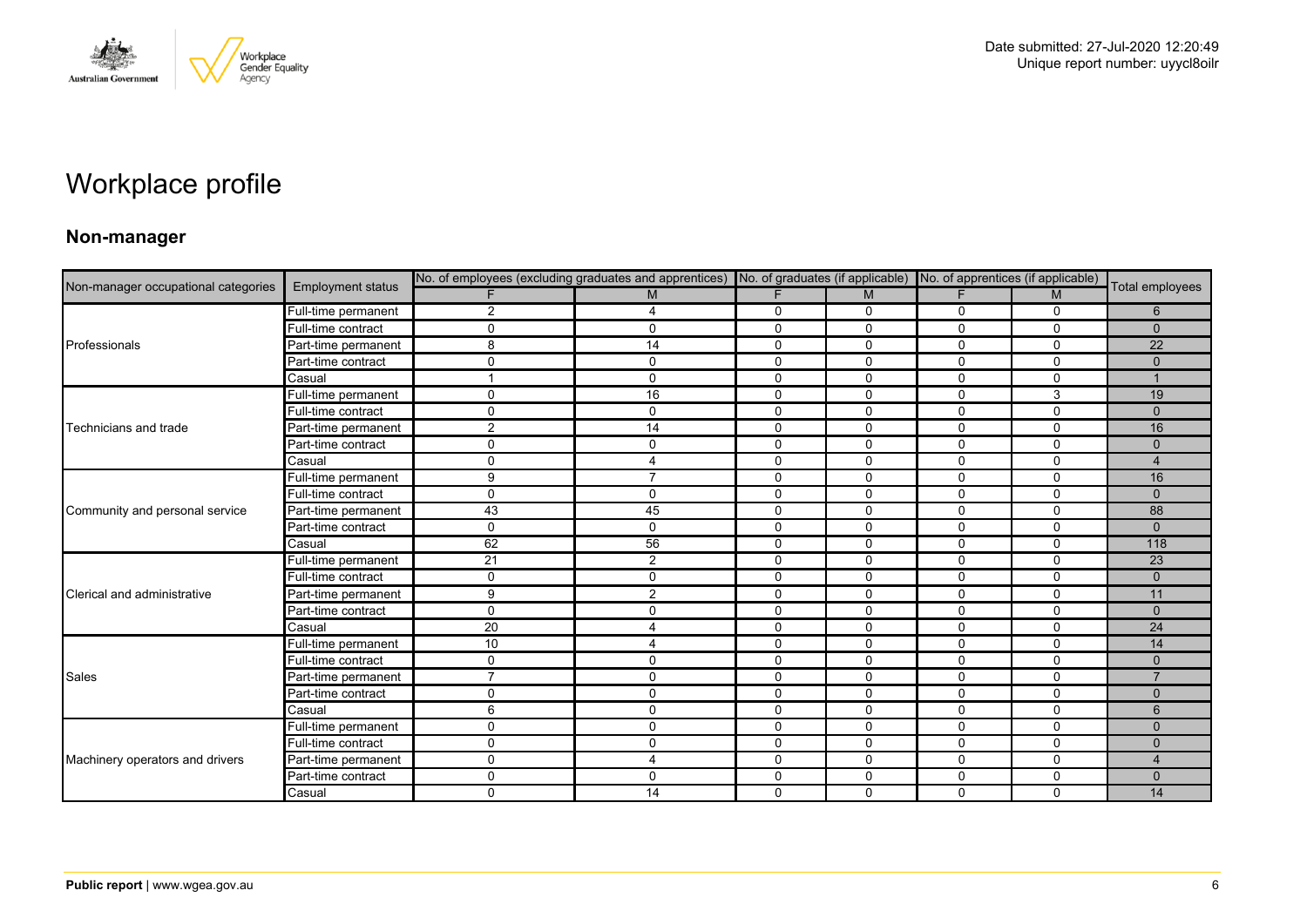

|                                     | <b>Employment status</b> | No. of employees (excluding graduates and apprentices) No. of graduates (if applicable) No. of apprentices (if applicable) Total employees |     |  |  |  |  |     |
|-------------------------------------|--------------------------|--------------------------------------------------------------------------------------------------------------------------------------------|-----|--|--|--|--|-----|
| Non-manager occupational categories |                          |                                                                                                                                            | М   |  |  |  |  |     |
|                                     | Full-time permanent      |                                                                                                                                            |     |  |  |  |  |     |
|                                     | Full-time contract       |                                                                                                                                            |     |  |  |  |  |     |
| Labourers                           | Part-time permanent      |                                                                                                                                            |     |  |  |  |  |     |
|                                     | Part-time contract       |                                                                                                                                            |     |  |  |  |  |     |
|                                     | Casual                   |                                                                                                                                            |     |  |  |  |  |     |
| <b>Others</b>                       | Full-time permanent      |                                                                                                                                            |     |  |  |  |  |     |
|                                     | Full-time contract       |                                                                                                                                            |     |  |  |  |  |     |
|                                     | Part-time permanent      |                                                                                                                                            |     |  |  |  |  |     |
|                                     | Part-time contract       |                                                                                                                                            |     |  |  |  |  |     |
|                                     | Casual                   |                                                                                                                                            | 55  |  |  |  |  | 62  |
| Grand total: all non-managers       |                          | 208                                                                                                                                        | 250 |  |  |  |  | 461 |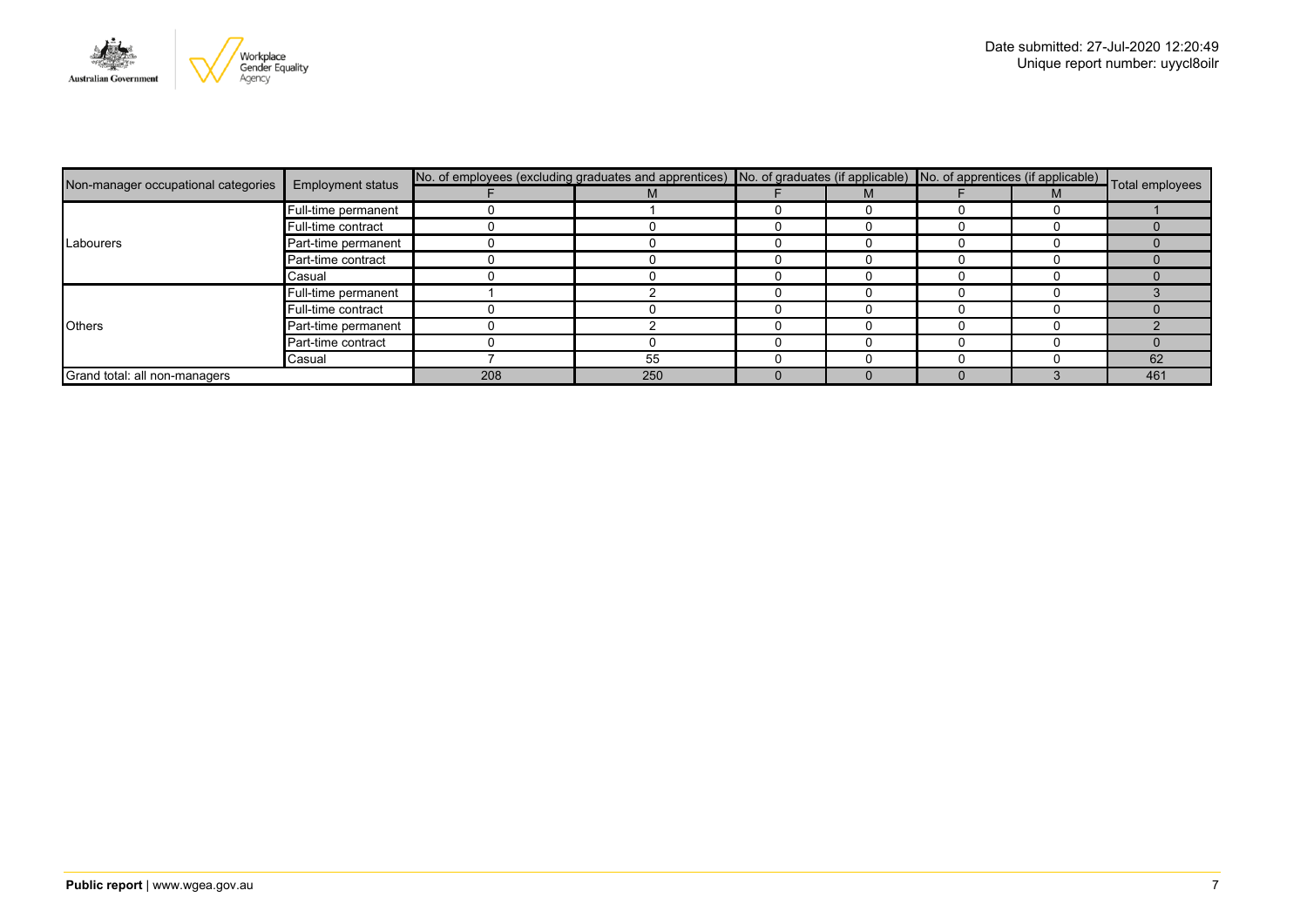

# Reporting questionnaire

### **Gender equality indicator 1: Gender composition of workforce**

This indicator seeks information about the gender composition of relevant employers in a standardised format, to enable the aggregation of data across and within industries. The aggregated data in your workplace profile assists relevant employers in understanding the characteristics of their workforce, including in relation to occupational segregation, the position of women and men in management within their industry or sector, and patterns of potentially insecure employment.

### **NB. IMPORTANT:**

**• References to the Act mean the Workplace Gender Equality Act 2012.**

• A formal 'policy' and/or 'formal strategy' in this questionnaire refers to formal policies and/or strategies that are **either standalone or contained within another formal policy/formal strategy.**

• Data provided in this reporting questionnaire covers the TOTAL reporting period from 1 April 2019 to 31 March 2020. (This differs from the workplace profile data which is taken at a point-in-time during the reporting period).

- **• Answers need to reflect ALL organisations covered in this report.**
- . If you select "NO, Insufficient resources/expertise" to any option, this may cover human or financial resources.
- **1. Do you have formal policies and/or formal strategies in place that SPECIFICALLY SUPPORT GENDER EQUALITY relating to the following?**

### **1.1 Recruitment**

- $\Box$  Yes (select all applicable answers)
	- $\Box$  Policy
	- $\Box$  Strategy
- $\boxtimes$  No (you may specify why no formal policy or formal strategy is in place)
	- $\boxtimes$  Currently under development, please enter date this is due to be completed
		- No ETA available at this time
		- $\Box$  Insufficient resources/expertise
		- $\Box$  Not a priority

### **1.2 Retention**

- Yes (select all applicable answers)
	- Policy
	- $\Box$  Strategy
- $\boxtimes$  No (you may specify why no formal policy or formal strategy is in place)
	- $\mathbb{\overline{X}}$  Currently under development, please enter date this is due to be completed
	- No ETA available at this time □ Insufficient resources/expertise
	-
	- $\Box$  Not a priority

### **1.3 Performance management processes**

- $\Box$  Yes (select all applicable answers)
	- Policy
	- Strategy
- $\boxtimes$  No (you may specify why no formal policy or formal strategy is in place)
	- $\boxtimes$  Currently under development, please enter date this is due to be completed No ETA available at this time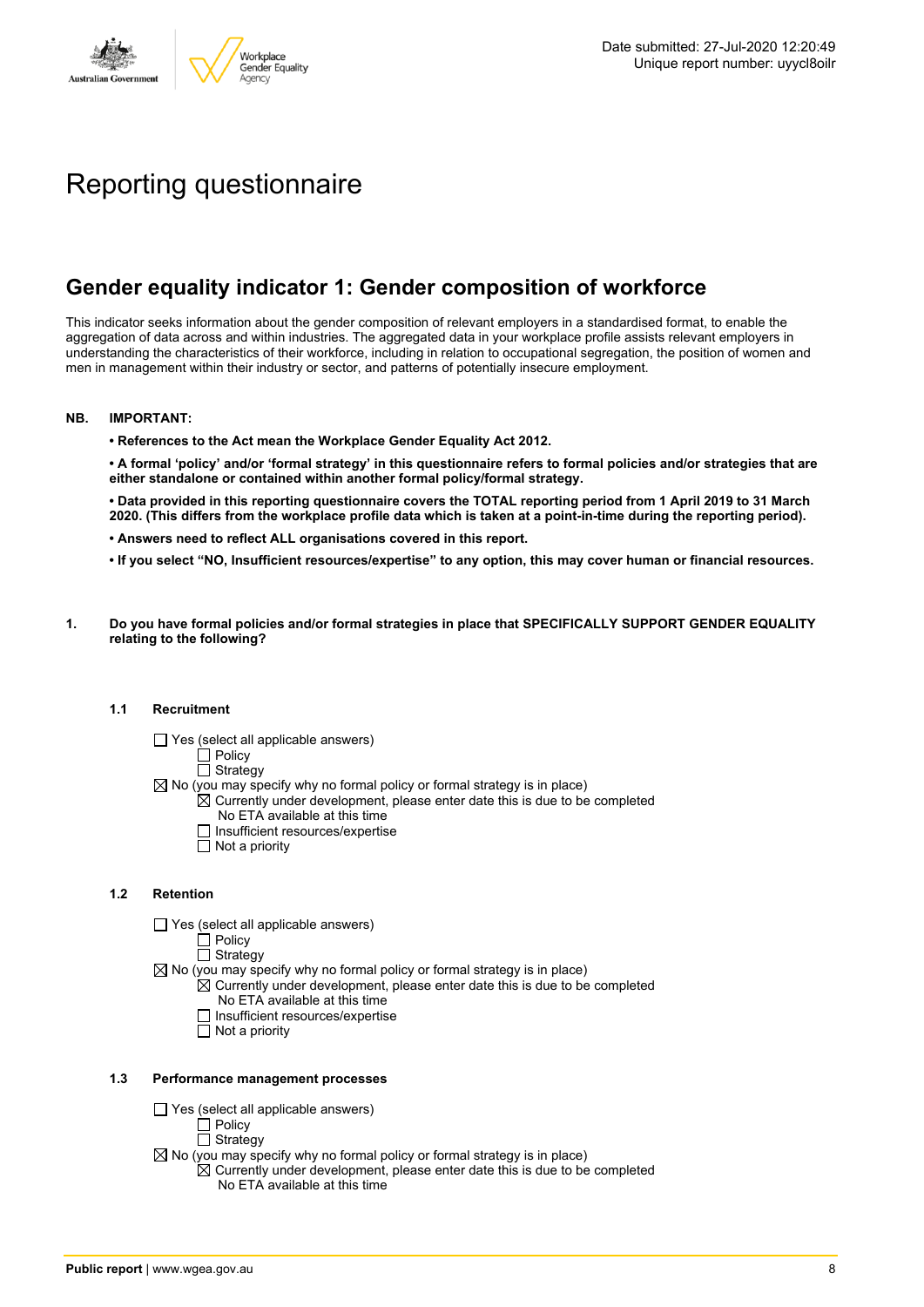



 $\Box$  Insufficient resources/expertise  $\Box$  Not a priority

### **1.4 Promotions**

 $\Box$  Yes (select all applicable answers)

 $\Box$  Policy  $\Box$  Strategy

- $\boxtimes$  No (you may specify why no formal policy or formal strategy is in place)
	- $\mathbb{\bar{Z}}$  Currently under development, please enter date this is due to be completed No ETA available at this time
	- Insufficient resources/expertise
	- $\Box$  Insufficient re<br> $\Box$  Not a priority

### **1.5 Talent identification/identification of high potentials**

- Yes (select all applicable answers)
	- $\Box$  Policy
	- $\overline{\Box}$  Strategy
- $\boxtimes$  No (you may specify why no formal policy or formal strategy is in place)
	- $\mathbb{\overline{Z}}$  Currently under development, please enter date this is due to be completed No ETA available at this time
		- $\Box$  Insufficient resources/expertise
		- $\Box$  Not a priority

### **1.6 Succession planning**

- $\Box$  Yes (select all applicable answers)
	- $\Box$  Policy
	- $\overline{\Box}$  Strategy
- $\boxtimes$  No (you may specify why no formal policy or formal strategy is in place)
	- $\boxtimes$  Currently under development, please enter date this is due to be completed
		- No ETA available at this time
		- $\Box$  Insufficient resources/expertise
		- $\Box$  Not a priority

### **1.7 Training and development**

- Yes (select all applicable answers)
	- Policy
	- **Strategy**
- $\boxtimes$  No (you may specify why no formal policy or formal strategy is in place)
- $\boxtimes$  Currently under development, please enter date this is due to be completed No ETA available at this time
	- $\Box$  Insufficient resources/expertise
	- $\overline{\Box}$  Not a priority

### **1.8 Key performance indicators for managers relating to gender equality**

- Yes (select all applicable answers)
	- $\Box$  Policy

### $\overline{\Box}$  Strategy

- $\boxtimes$  No (you may specify why no formal policy or formal strategy is in place)
	- $\mathbb{\overline{X}}$  Currently under development, please enter date this is due to be completed No ETA available at this time
		- $\Box$  Insufficient resources/expertise
		- □ Not a priority

### **1.9 Gender equality overall**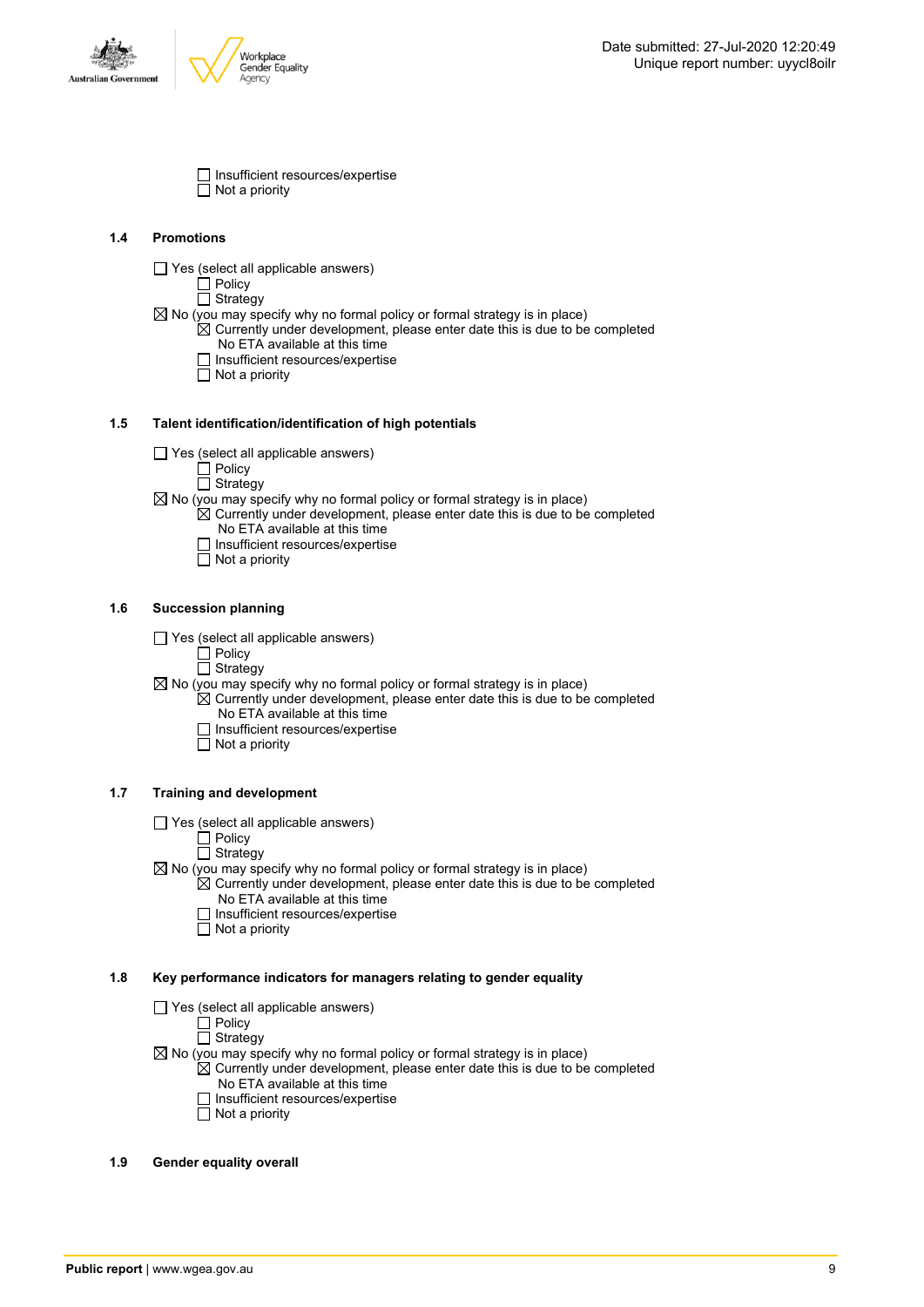

- $\Box$  Yes (select all applicable answers)  $\Box$  Policy  $\overline{\Box}$  Strategy  $\boxtimes$  No (you may specify why no formal policy or formal strategy is in place)  $\mathbb{\overline{X}}$  Currently under development, please enter date this is due to be completed No ETA available at this time
	- $\Box$  Insufficient resources/expertise
	- $\Box$  Not a priority
- **1.10 How many employees were promoted during the reporting period against each category below? IMPORTANT: Because promotions are included in the number of appointments in Q1.11, the number of promotions should never exceed appointments.**

|                                         |        | Managers |        | Non-managers |
|-----------------------------------------|--------|----------|--------|--------------|
|                                         | Female | Male     | Female | Male         |
| Permanent/ongoing full-time employees   | 4      | 3        |        | 2            |
| Permanent/ongoing part-time employees   | C      | 0        | C      | 0            |
| Fixed-term contract full-time employees | C      | 0        | C      | 0            |
| Fixed-term contract part-time employees | C      | 0        | C      | 0            |
| Casual employees                        |        | 0        | C      | 0            |

**1.11 How many appointments in total were made to manager and non-manager roles (based on WGEA-defined managers/non-managers) during the reporting period (add the number of external appointments and internal promotions together)?**

|                                                                         | Female | Male |
|-------------------------------------------------------------------------|--------|------|
| Number of appointments made to MANAGER roles (including promotions)     |        |      |
| Number of appointments made to NON-MANAGER roles (including promotions) | 50     | 48   |

**1.12 How many employees resigned during the reporting period against each category below?**

|                                         |        | Managers |        | Non-managers |
|-----------------------------------------|--------|----------|--------|--------------|
|                                         | Female | Male     | Female | Male         |
| Permanent/ongoing full-time employees   |        | 4        | 6      | 3            |
| Permanent/ongoing part-time employees   |        | 0        | 40     | 31           |
| Fixed-term contract full-time employees |        | 0        |        | 0            |
| Fixed-term contract part-time employees | 0      | 0        | U      | 0            |
| Casual employees                        | 0      | 0        | 8      | 9            |

**1.13 If your organisation would like to provide additional information relating to gender equality indicator 1, please do so below.**

### **Gender equality indicator 2: Gender composition of governing bodies**

Gender composition of governing bodies is an indicator of gender equality at the highest level of organisational leadership and decision-making. This gender equality indicator seeks information on the representation of women and men on governing bodies. The term "governing body" in relation to a relevant employer is broad and depends on the nature of your organisation. It can mean the board of directors, trustees, committee of management, council or other governing authority of the employer.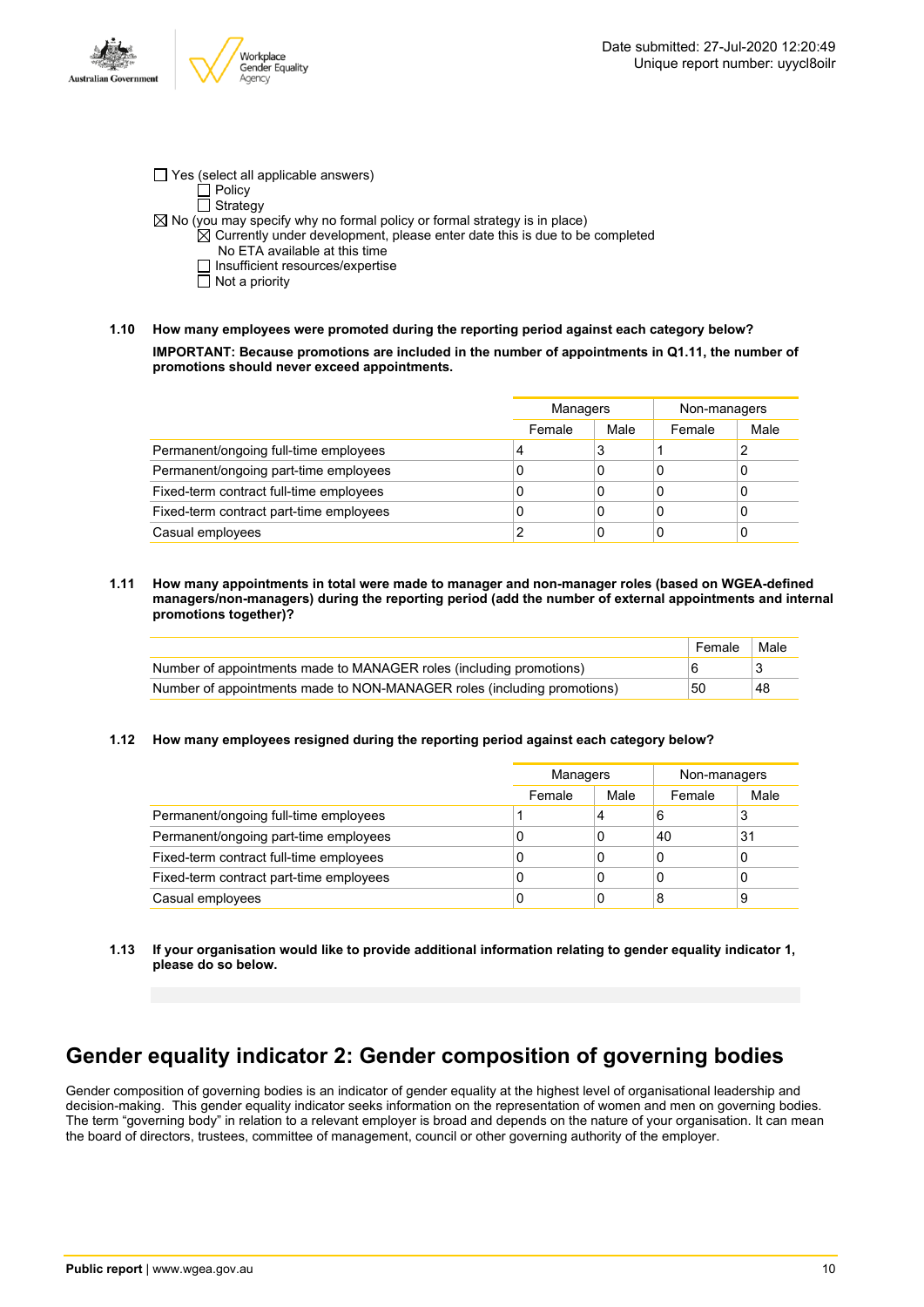



- 2. The organisation(s) you are reporting on will have a governing body. In the Act, governing body is defined as "the board of directors, trustees, committee of management, council or other governing authority of the employer". This question relates to the highest governing body for your Australian entity, even if it is located overseas.
	- **2.1 Please answer the following questions relating to each governing body covered in this report.**

**Note: If this report covers more than one organisation, the questions below will be repeated for each organisation before proceeding to question 2.2.**

If your organisation's governing body is the same as your parent entity's, you will need to add your **organisation's name BUT the numerical details of your parent entity's governing body.**

### **2.1a.1 Organisation name?**

Experience Co Limited

2.1b.1 What gender is the Chair on this governing body (if the role of the Chair rotates, enter the gender of the **Chair at your last meeting)?**

| .<br>78 | Male |
|---------|------|
|         |      |

#### **2.1c.1 How many other members are on this governing body (excluding the Chair/s)?**

### **2.1d.1 Has a target been set to increase the representation of women on this governing body?**

 $\Box$  No (you may specify why a target has not been set)

Governing body/board has gender balance (e.g. 40% women/40% men/20% either)

- Currently under development, please enter date this is due to be completed
- Insufficient resources/expertise
- $\Box$  Do not have control over governing body/board appointments (provide details why):
- Not a priority
- Other (provide details):

#### **2.1e.1 What is the percentage (%) target?**

 $20$ 

**2.1f.1 What year is the target to be reached?**

2020

**2.1g.1 Are you reporting on any other organisations in this report?**



**2.2 Do you have a formal selection policy and/or formal selection strategy for governing body members for ALL organisations covered in this report?**

 $\boxtimes$  Yes (select all applicable answers)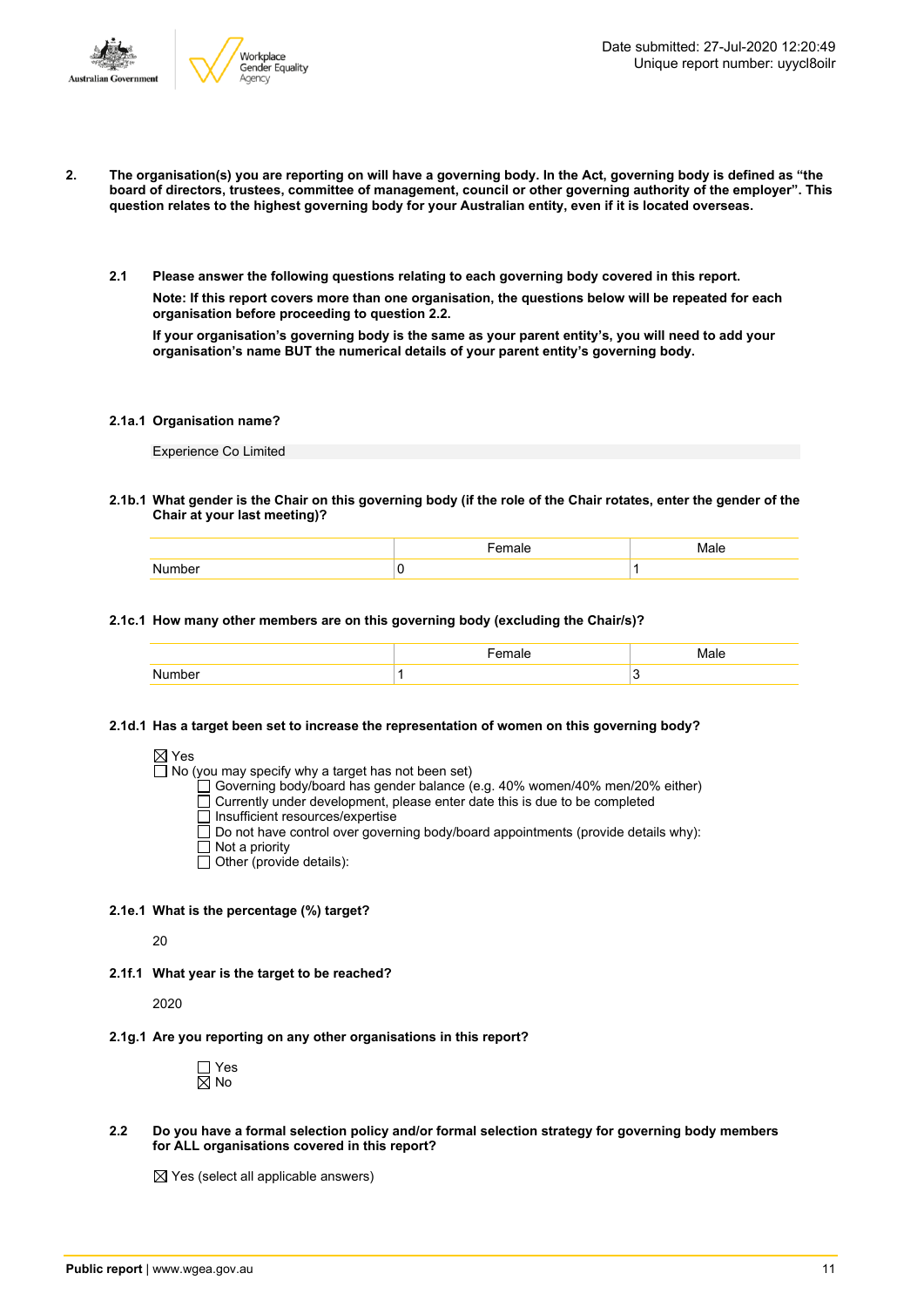

|     | $\boxtimes$ Policy                                                                                                                                                                   |
|-----|--------------------------------------------------------------------------------------------------------------------------------------------------------------------------------------|
|     | $\boxtimes$ Strategy<br>$\Box$ No (you may specify why no formal selection policy or formal selection strategy is in place)                                                          |
|     | $\Box$ In place for some governing bodies                                                                                                                                            |
|     | $\Box$ Currently under development, please enter date this is due to be completed<br>Insufficient resources/expertise                                                                |
|     | Do not have control over governing body appointments (provide details why)<br>  Not a priority                                                                                       |
|     | $\Box$ Other (provide details):                                                                                                                                                      |
| 2.3 | Does your organisation operate as a partnership structure (i.e. select NO if your organisation is an<br>"incorporated" entity - Pty Ltd, Ltd or Inc; or an "unincorporated" entity)? |
|     | Yes<br>$\boxtimes$ No                                                                                                                                                                |
| 2.5 | If your organisation would like to provide additional information relating to gender equality indicator 2,                                                                           |
|     | please do so below.                                                                                                                                                                  |

### **Gender equality indicator 3: Equal remuneration between women and men**

Equal remuneration between women and men is a key component of improving women's economic security and progressing gender equality.

- **3. Do you have a formal policy and/or formal strategy on remuneration generally?**
	- $\boxtimes$  Yes (select all applicable answers)

Policy

Strategy  $\Box$  No (you may specify why no formal policy or formal strategy is in place)

- Currently under development, please enter date this is due to be completed
	- Insufficient resources/expertise
	- Salaries set by awards/industrial or workplace agreements
	- $\Box$  Non-award employees paid market rate
	- $\Box$  Not a priority
	- $\Box$  Other (provide details):

### **3.1 Are specific gender pay equity objectives included in your formal policy and/or formal strategy?**

□ Yes (provide details in question 3.2 below)

 $\boxtimes$  No (you may specify why pay equity objectives are not included in your formal policy or formal strategy)  $\Box$  Currently under development, please enter date this is due to be completed

- Salaries set by awards/industrial or workplace agreements
- Insufficient resources/expertise
- Non-award employees paid market rate
- $\Box$  Not a priority
- $\overline{\Box}$  Other (provide details):

### 4. Have you analysed your payroll to determine if there are any remuneration gaps between women and men (i.e. **conducted a gender pay gap analysis)?**

 $\Box$  Yes - the most recent gender remuneration gap analysis was undertaken:

- $\Box$  Within last 12 months
- $\Box$  Within last 1-2 years
	- More than 2 years ago but less than 4 years ago
- Other (provide details):

 $\boxtimes$  No (you may specify why you have not analysed your payroll for gender remuneration gaps)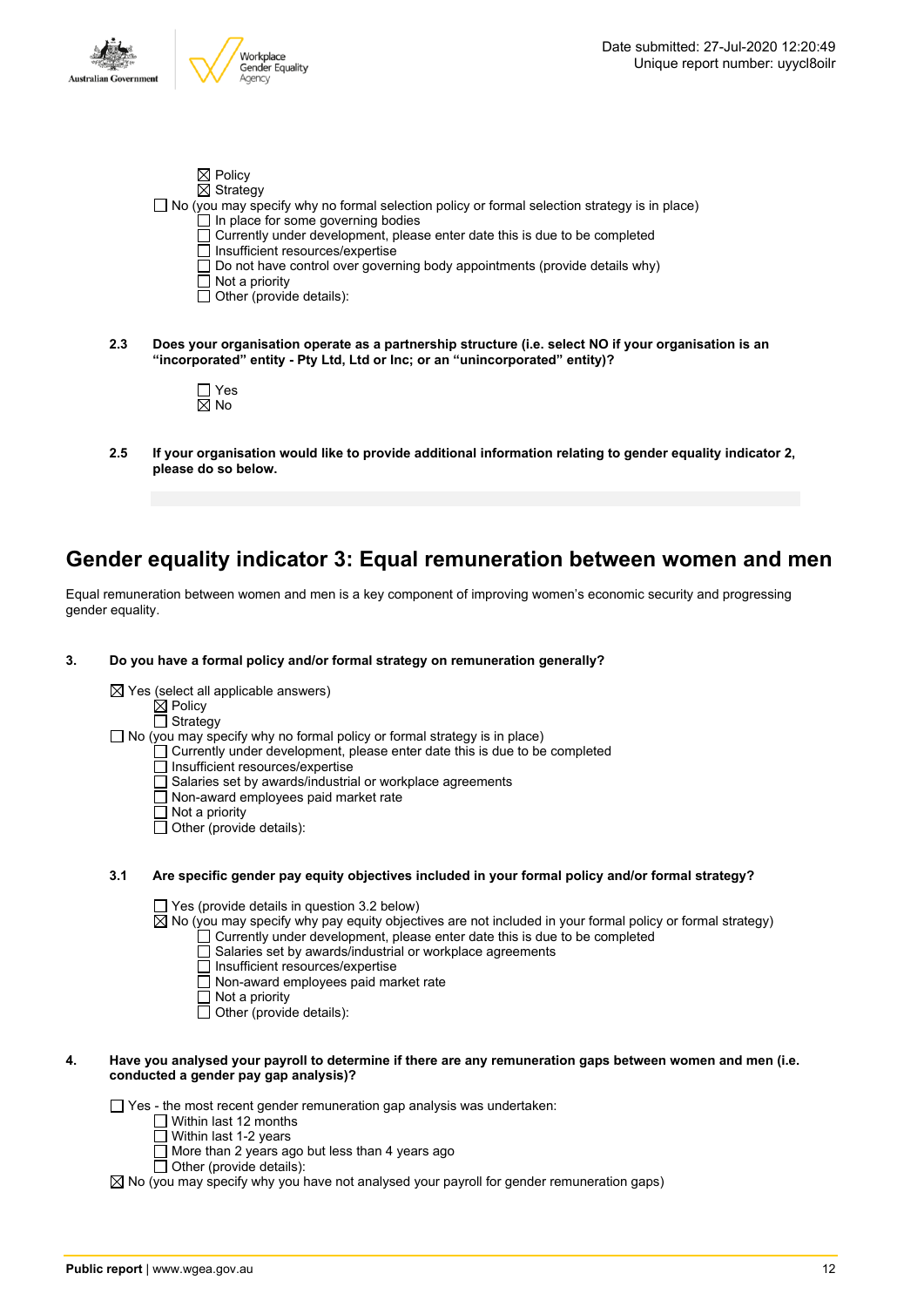

- Currently under development, please enter date this is due to be completed
- $\Box$  Insufficient resources/expertise

 $\Box$  Salaries for ALL employees (including managers) are set by awards or industrial agreements AND there is no room for discretion in pay changes (for example because pay increases occur only when there is a change in tenure or qualifications)

 $\boxtimes$  Salaries for SOME or ALL employees (including managers) are set by awards or industrial agreements and there IS room for discretion in pay changes (because pay increases can occur with some discretion such as performance assessments)

Non-award employees paid market rate

 $\overline{\Box}$  Not a priority

 $\Box$  Other (provide details):

**4.2 If your organisation would like to provide additional information relating to gender equality indicator 3, please do so below:**

### **Gender equality indicator 4: Flexible working and support for employees with family and caring responsibilities**

This indicator will enable the collection and use of information from relevant employers about the availability and utility of employment terms, conditions and practices relating to flexible working arrangements for employees and to working arrangements supporting employees with family or caring responsibilities. One aim of this indicator is to improve the capacity of women and men to combine paid work and family or caring responsibilities through such arrangements. The achievement of this goal is fundamental to gender equality and to maximising Australia's skilled workforce.

5. A "PRIMARY CARER" is the member of a couple or a single carer, REGARDLESS OF GENDER, identified as having **greater responsibility for the day-to-day care of a child.**

### **Do you provide EMPLOYER FUNDED paid parental leave for PRIMARY CARERS that is available for women AND men, in addition to any government funded parental leave scheme for primary carers?**

 $\Box$  Yes. (Please indicate how employer funded paid parental leave is provided to the primary carer):

By paying the gap between the employee's salary and the government's paid parental leave scheme

By paying the employee's full salary (in addition to the government's paid scheme), regardless of the period of time over which it is paid. For example, full pay for 12 weeks or half pay for 24 weeks

 $\Box$  As a lump sum payment (paid pre- or post- parental leave, or a combination)

 $\Box$  No, we offer paid parental leave for primary carers that is available to women ONLY (e.g. maternity leave). (Please indicate how employer funded paid parental leave is provided to women ONLY):

 $\square$  By paying the gap between the employee's salary and the government's paid parental leave scheme

 $\Box$  By paying the employee's full salary (in addition to the government's paid scheme), regardless of the period of time over which it is paid. For example, full pay for 12 weeks or half pay for 24 weeks

 $\Box$  As a lump sum payment (paid pre- or post- parental leave, or a combination)

No, we offer paid parental leave for primary carers that is available to men ONLY. (Please indicate how employer funded paid parental leave is provided to men ONLY):

 $\Box$  By paying the gap between the employee's salary and the government's paid parental leave scheme

 $\Box$  By paying the employee's full salary (in addition to the government's paid scheme), regardless of the period of time over which it is paid. For example, full pay for 12 weeks or half pay for 24 weeks

As a lump sum payment (paid pre- or post- parental leave, or a combination)

 $\boxtimes$  No, not available (you may specify why this leave is not provided)

Currently under development, please enter date this is due to be completed

□ Insufficient resources/expertise

 $\boxtimes$  Government scheme is sufficient

 $\Box$  Not a priority

 $\overline{\Box}$  Other (provide details):

### 6. A "SECONDARY CARER" is a member of a couple or a single carer, REGARDLESS OF GENDER, who is not the **primary carer.**

**Do you provide EMPLOYER FUNDED paid parental leave for SECONDARY CARERS that is available for men and women, in addition to any government funded parental leave scheme for secondary carers?**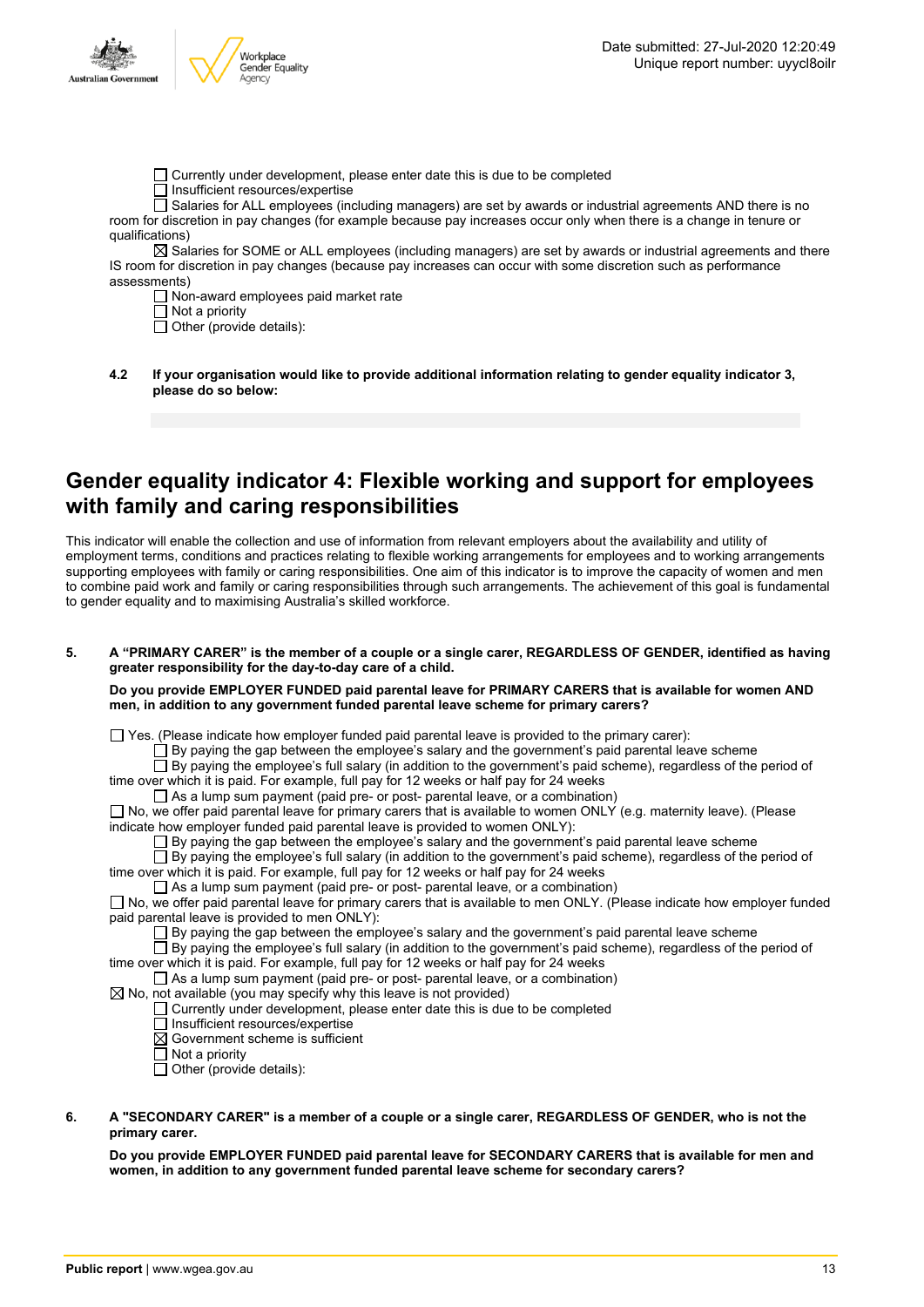

- □ Yes  $\Box$  No, we offer paid parental leave for SECONDARY CARERS that is available to men ONLY (e.g. paternity leave)  $\Box$  No, we offer paid parental leave for SECONDARY CARERS that is available to women ONLY  $\boxtimes$  No (you may specify why employer funded paid parental leave for secondary carers is not paid) Currently under development, please enter date this is due to be completed
	- Insufficient resources/expertise
	- $\boxtimes$  Government scheme is sufficient
	- $\Box$  Not a priority
	- $\Box$  Other (provide details):
- **7. How many MANAGERS have taken parental leave during the reporting period (paid and/or unpaid)? Include employees still on parental leave, regardless of when it commenced.**

|          | Primary carer's leave |      | Secondary carer's leave |      |
|----------|-----------------------|------|-------------------------|------|
|          | Female                | Male | Female                  | Male |
| Managers |                       |      |                         |      |

**7.1 How many NON-MANAGERS have taken parental leave during the reporting period (paid and/or unpaid)? Include employees still on parental leave, regardless of when it commenced.**

|              | Primary carer's leave |      | Secondary carer's leave |      |
|--------------|-----------------------|------|-------------------------|------|
|              | Female                | Male | Female                  | Male |
| Non-managers |                       |      |                         |      |

- **8. How many MANAGERS, during the reporting period, ceased employment before returning to work from parental leave, regardless of when the leave commenced?**
	- **• Include those where parental leave was taken continuously with any other leave type. For example, where annual leave or any other paid or unpaid leave is also taken at that time.**

**• 'Ceased employment' means anyone who has exited the organisation for whatever reason, including resignations, redundancies and dismissals.**

**8.1 How many NON-MANAGERS, during the reporting period, ceased employment before returning to work from parental leave, regardless of when the leave commenced?**

**• Include those where parental leave was taken continuously with any other leave type. For example, where annual leave or any other paid or unpaid leave is also taken at that time.**

**• 'Ceased employment' means anyone who has exited the organisation for whatever reason, including resignations, redundancies and dismissals.**

|                            | - - -- -<br>61 I V | ، ا ص |
|----------------------------|--------------------|-------|
| ט ובו<br>110111110110<br>◡ |                    | u     |

**9. Do you have a formal policy and/or formal strategy on flexible working arrangements?**

 $\Box$  Yes (select all applicable answers)

- Policy
- Strategy

 $\boxtimes$  No (you may specify why no formal policy or formal strategy is in place)

- $\boxtimes$  Currently under development, please enter date this is due to be completed
	- December 2020
	- Insufficient resources/expertise  $\Box$  Don't offer flexible arrangements
	- $\overline{\Pi}$  Not a priority
	- $\Box$  Other (provide details):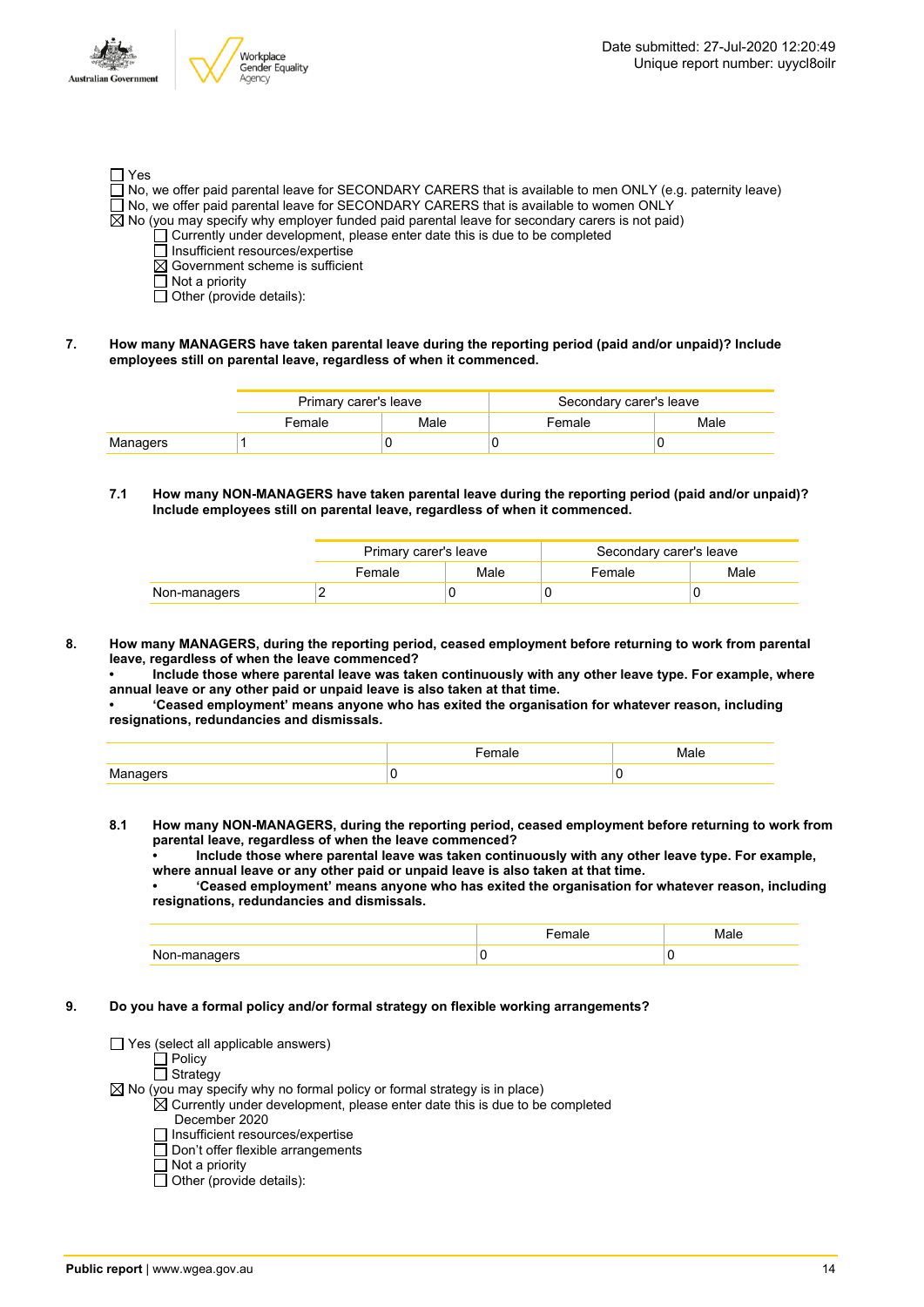

#### 10. Do you have a formal policy and/or formal strategy to support employees with family or caring responsibilities?

- $\Box$  Yes (select all applicable answers)
	- $\Box$  Policy

□ Strategy

- $\boxtimes$  No (you may specify why no formal policy or formal strategy is in place)
	- Currently under development, please enter date this is due to be completed
	- Insufficient resources/expertise
	- $\overline{\Box}$  Included in award/industrial or workplace agreement
	- $\overline{\boxtimes}$  Not a priority
	- $\overline{\Box}$  Other (provide details):
- 11. Do you offer any other support mechanisms, other than leave, for employees with family or caring responsibilities **(eg, employer-subsidised childcare, breastfeeding facilities)?**

 $\overline{\boxtimes}$  No (you may specify why non-leave based measures are not in place)

- $\Box$  Currently under development, please enter date this is due to be completed
- $\overline{\Box}$  Insufficient resources/expertise
- $\overline{\boxtimes}$  Not a priority
- $\overline{\Box}$  Other (provide details):
- 12. Do vou have a formal policy and/or formal strategy to support employees who are experiencing family or domestic **violence?**
	- $\Box$  Yes (select all applicable answers)
		- $\Box$  Policy
		- □ Strategy
	- $\boxtimes$  No (you may specify why no formal policy or formal strategy is in place)
		- $\overline{\boxtimes}$  Currently under development, please enter date this is due to be completed
			- December 2020
			- $\Box$  Insufficient resources/expertise
			- $\Box$  Included in award/industrial or workplace agreements
			- $\Box$  Not aware of the need
			- □ Not a priority
			- $\Box$  Other (please provide details):

#### 13. Other than a formal policy and/or formal strategy, do you have any support mechanisms in place to support **employees who are experiencing family or domestic violence?**

 $\boxtimes$  Yes (select all applicable answers)

- $\overline{\boxtimes}$  Employee assistance program (including access to a psychologist, chaplain or counsellor)  $\Box$  Training of key personnel
- A domestic violence clause is in an enterprise agreement or workplace agreement
- Workplace safety planning
- Access to paid domestic violence leave (contained in an enterprise/workplace agreement)
- Access to unpaid domestic violence leave (contained in an enterprise/workplace agreement)
- Access to paid domestic violence leave (not contained in an enterprise/workplace agreement)
- $\Box$  Access to unpaid leave
- □ Confidentiality of matters disclosed
- $\Box$  Referral of employees to appropriate domestic violence support services for expert advice
- $\Box$  Protection from any adverse action or discrimination based on the disclosure of domestic violence
- Flexible working arrangements<br>
Provision of financial support (e
- Provision of financial support (e.g. advance bonus payment or advanced pay)
- Offer change of office location
- Emergency accommodation assistance
- Access to medical services (e.g. doctor or nurse)
- $\Box$  Other (provide details):
- $\Box$  No (you may specify why no other support mechanisms are in place)
	- $\Box$  Currently under development, please enter date this is due to be completed
	- $\Box$  Insufficient resources/expertise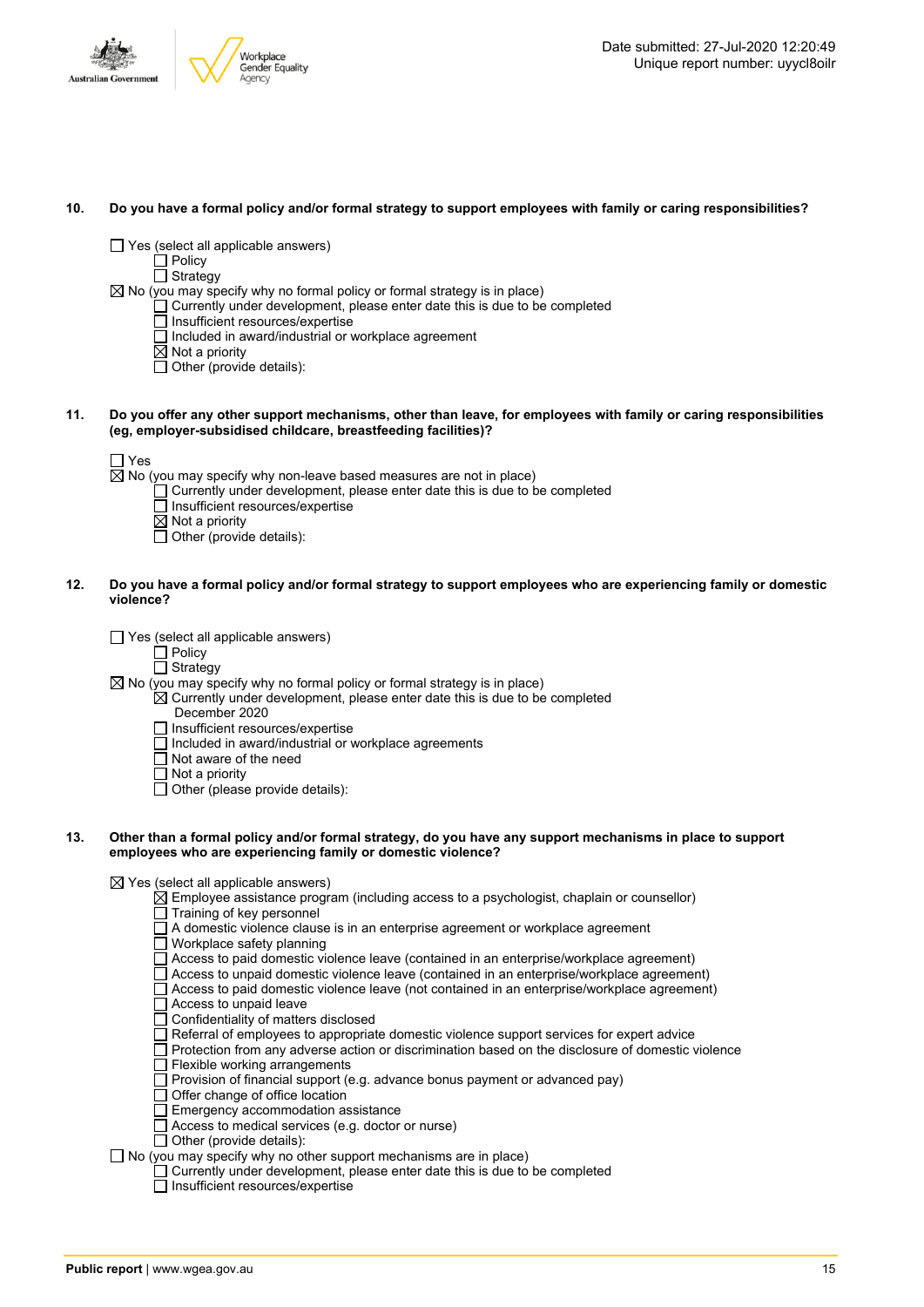

- Not aware of the need
- $\Box$  Not a priority
- $\overline{\Box}$  Other (provide details):
- 14. Where any of the following options are available in your workplace, are those option/s available to both women **AND men?**
	- **• flexible hours of work**
	- **• compressed working weeks**
	- **• time-in-lieu**
	- **• telecommuting**
	- **• part-time work**
	- **• job sharing**
	- **• carer's leave**
	- **• purchased leave**
	- **• unpaid leave.**

**Options may be offered both formally and/or informally. For example, if time-in-lieu is available to women formally but to men informally, you would select NO.**

 $\boxtimes$  Yes, the option/s in place are available to both women and men.  $\Box$  No, some/all options are not available to both women AND men.

### **14.1 Which options from the list below are available? Please tick the related checkboxes.**

**• Unticked checkboxes mean this option is NOT available to your employees.**

|                          | Managers |          | Non-managers |          |
|--------------------------|----------|----------|--------------|----------|
|                          | Formal   | Informal | Formal       | Informal |
| Flexible hours of work   |          | ⊠        |              |          |
| Compressed working weeks |          |          | I.           | X        |
| Time-in-lieu             |          | X        |              |          |
| Telecommuting            |          | ⊠        |              | ⊠        |
| Part-time work           |          |          | $\boxtimes$  |          |
| Job sharing              |          |          |              |          |
| Carer's leave            | ⊠        |          | X            |          |
| Purchased leave          |          |          | I.           |          |
| Unpaid leave             | ⋈        |          | $\boxtimes$  |          |

**14.3 You may specify why any of the above options are NOT available to your employees.**

 $\Box$  Currently under development, please enter date this is due to be completed

- $\boxtimes$  Insufficient resources/expertise
- $\Box$  Not a priority
- $\Box$  Other (provide details):
- **14.4 If your organisation would like to provide additional information relating to gender equality indicator 4, please do so below:**

### **Gender equality indicator 5: Consultation with employees on issues concerning gender equality in the workplace**

This gender equality indicator seeks information on what consultation occurs between employers and employees on issues concerning gender equality in the workplace.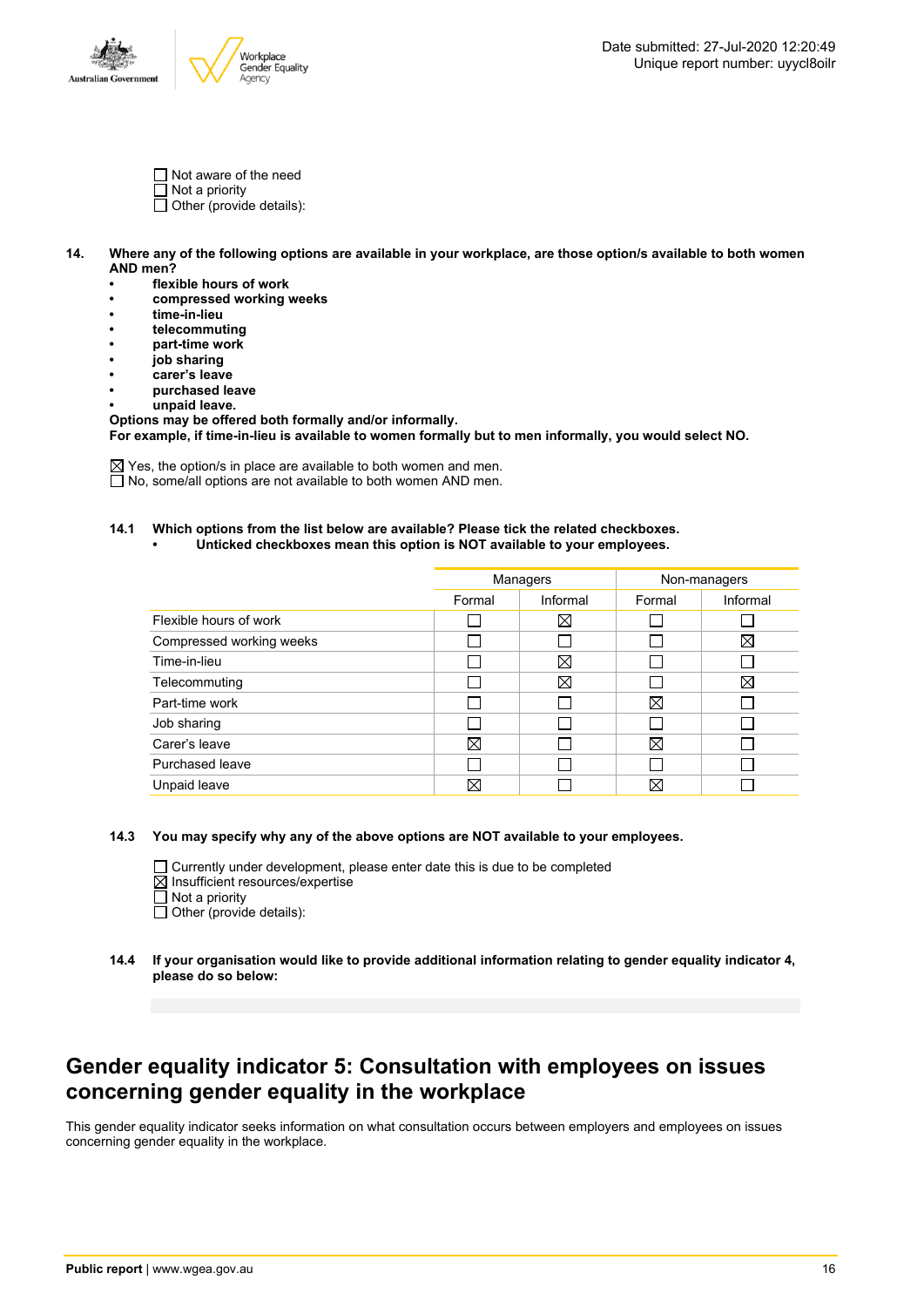

| 15. |  | Have you consulted with employees on issues concerning gender equality in your workplace? |  |  |
|-----|--|-------------------------------------------------------------------------------------------|--|--|
|-----|--|-------------------------------------------------------------------------------------------|--|--|

| ×<br>۰, | ×<br>۰, |
|---------|---------|
|         |         |

 $\overline{\boxtimes}$  No (you may specify why you have not consulted with employees on gender equality)

- $\Box$  Not needed (provide details why):
- Insufficient resources/expertise
- $\Box$  Not a priority
- $\Box$  Other (provide details):
- **15.3 If your organisation would like to provide additional information relating to gender equality indicator 5, please do so below.**

### **Gender equality indicator 6: Sex-based harassment and discrimination**

The prevention of sex-based harassment and discrimination (SBH) has been identified as important in improving workplace participation. Set by the Minister, this gender equality indicator seeks information on the existence of a SBH policy and/or strategy and whether training of managers on SBH is in place.

**16. Do you have a formal policy and/or formal strategy on sex-based harassment and discrimination prevention?**

 $\Box$  Yes (select all applicable answers)  $\Box$  Policy  $\overline{\Box}$  Strategy  $\boxtimes$  No (you may specify why no formal policy or formal strategy is in place)  $\overline{\boxtimes}$  Currently under development, please enter date this is due to be completed February 2021  $\Box$  Insufficient resources/expertise  $\Box$  Included in award/industrial or workplace agreement  $\Box$  Not a priority

- $\Box$  Other (provide details):
- **17. Do you provide training for all managers on sex-based harassment and discrimination prevention?**

Yes - please indicate how often this training is provided:

- At induction
- At least annually
- $\Box$  Every one-to-two years
- Every three years or more
- Varies across business units
- Other (provide details):  $\boxtimes$  No (you may specify why this training is not provided)
	- $\overline{\boxtimes}$  Currently under development, please enter date this is due to be completed
		- November 2020
			- □ Insufficient resources/expertise
			- $\Box$  Not a priority
			- $\Box$  Other (provide details):
- **17.1 If your organisation would like to provide additional information relating to gender equality indicator 6, please do so below:**

### **Other**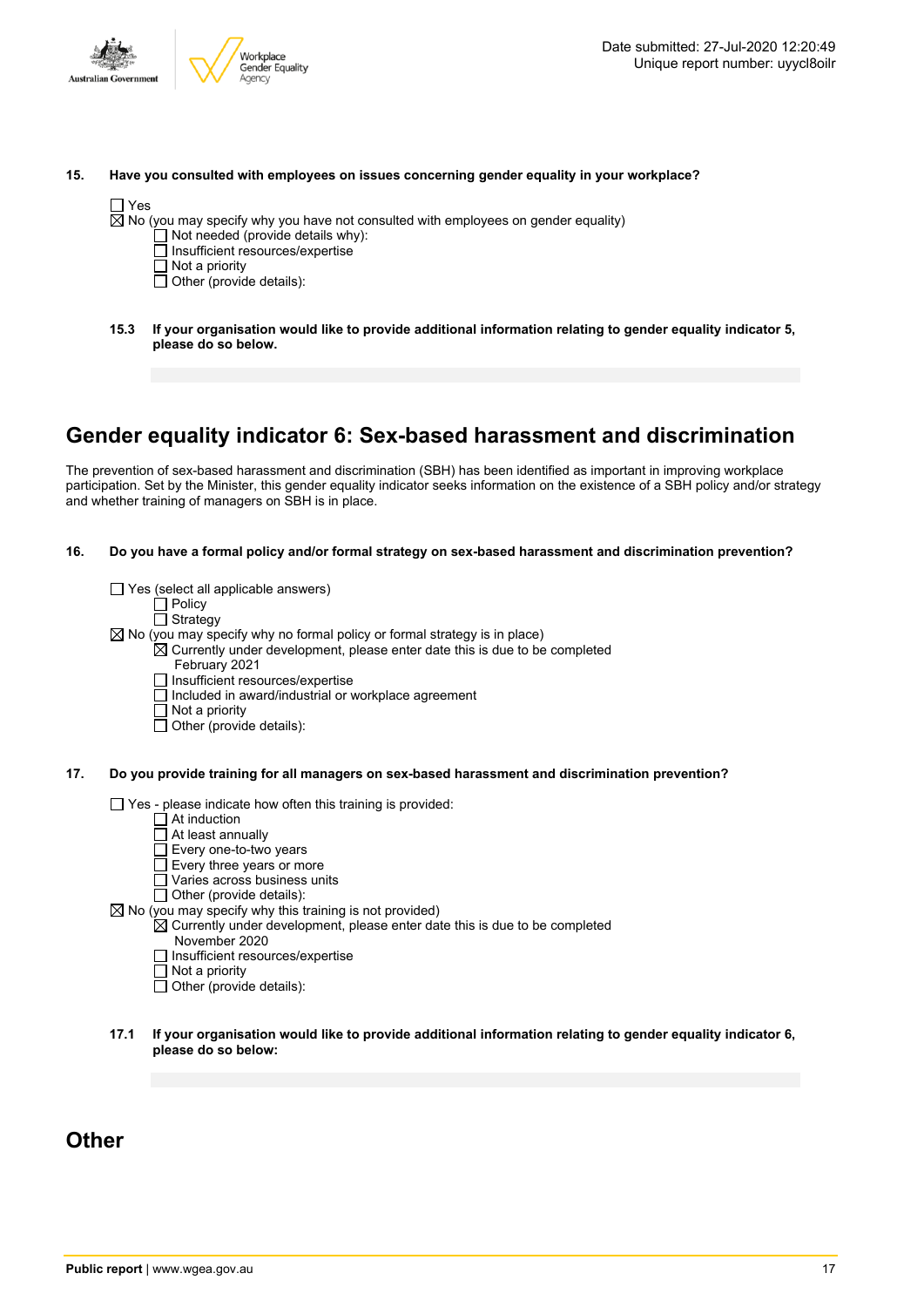

18. If your organisation has introduced any outstanding initiatives that have resulted in improved gender equality in **your workplace, please tell us about them.**

(As with all questions in this questionnaire, information you provide here will appear in your public report.)